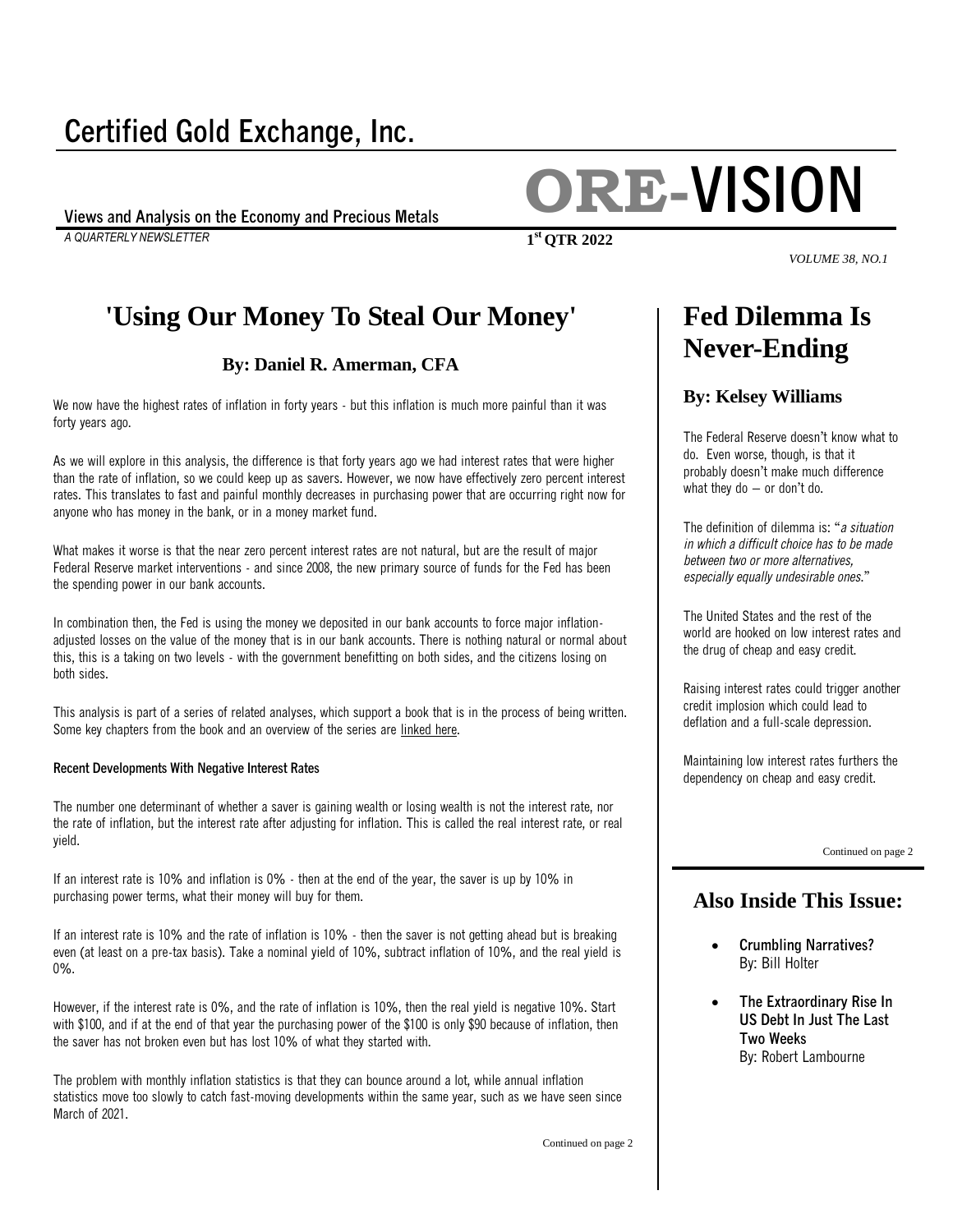### **Fed Dilemma Is Never-Ending**

#### Continued from page 1

This heightens the risk of overdose and could also lead to a swift and renewed weakening – and hasten the eventual death – of the U.S. dollar.

If the Fed emphasizes and proceeds with the liquidation of debt securities on its balance sheet, it could usher in severely higher interest rates unintentionally; and force a collapse in the debt markets.

Doing nothing is an option, too. The problem with that choice is that they are holding a ticking time bomb and don't know how long it will be until their world blows apart.

Regardless of any specific actions taken or avoided, financial and economic conditions will continue to worsen over time.

The Fed dilemma is never-ending; and it is also of their own making.

#### **THE FED IS RESPONSIBLE FOR INFLATION**

Only the Federal Reserve can create inflation. They do it by continually expanding the supply of money and credit. The Fed creates inflation intentionally so that the US government can deficit spend without limits.

The US Treasury issues debt instruments and pays interest on the debt by issuing new bonds and notes which are in turn sold to investors. The Federal Reserve and its primary dealers hold any unsold Treasury bonds on their books and collect the interest.

It is a sweet deal for both parties. The US government is guaranteed all the money it wants to finance its reckless spending habits and the banks collect the interest on the debt which was financed with money created by the Fed. (see [Simple](https://www.kelseywilliamsgold.com/simple-facts-about-inflation/)  [Facts About Inflation\)](https://www.kelseywilliamsgold.com/simple-facts-about-inflation/)

### **'Using Our Money To Steal Our Money'**

#### Continued from page 1

A compromise solution for smoothing out some of the "noise", while keeping up with recent developments, is to use a 3 month rolling measure, that looks at the last three months for interest rates, inflation rates, and real (inflation-adjusted) rates.



The yellow line above is 3 month Treasury yields, which show what is happening with short-term, high-quality interest rates. These were about 2% until the pandemic shutdowns, at which time the Federal Reserve slammed interest rates down to near zero percent.

The red line is the annualized rate of inflation, and in this case, we are using the Consumer Price Index (CPI-U), as reported by the U.S. Bureau of Labor Statistics. Now, whether that is accurate or not is up to the reader, there is a strong case to be made that it understates the true rate of inflation. So, while we will use the seemingly objective and authoritative measure of inflation as reported by the U.S. government, there is a case for somewhat increasing the rate of inflation (which then increases the degree of negative real rates).

We are now seeing a third spike of inflation. The first was the price recovery from the little burst of deflation where the red line went below zero - in the peak of the shutdowns. That recovery was complete by August of 2020 - every month since then has set a new record when it comes to a new lower purchasing power for the U.S. dollar.

The second spike was caused by something new, as caught in real-time in my May of 2021 analysis, "*The Current & Future Supply Side Inflation Shocks*" [\(link here\)](http://danielamerman.com/va/ccc/H7SupplyShock.html). The problem was the supply chain issues while the system was flush with money, too many dollars chasing too few goods. As described in that analysis:

*"Keeping the dollars increasing and the spending up while the physical supplies shrink is like writing out a prescription for inflation - and that is exactly what we are seeing."*

This is not money printing, nor is it transitory. It is a fundamental source of inflation, that is now at risk of becoming embedded in an inflationary wage/price spiral, particularly as the supply chain shortages continue.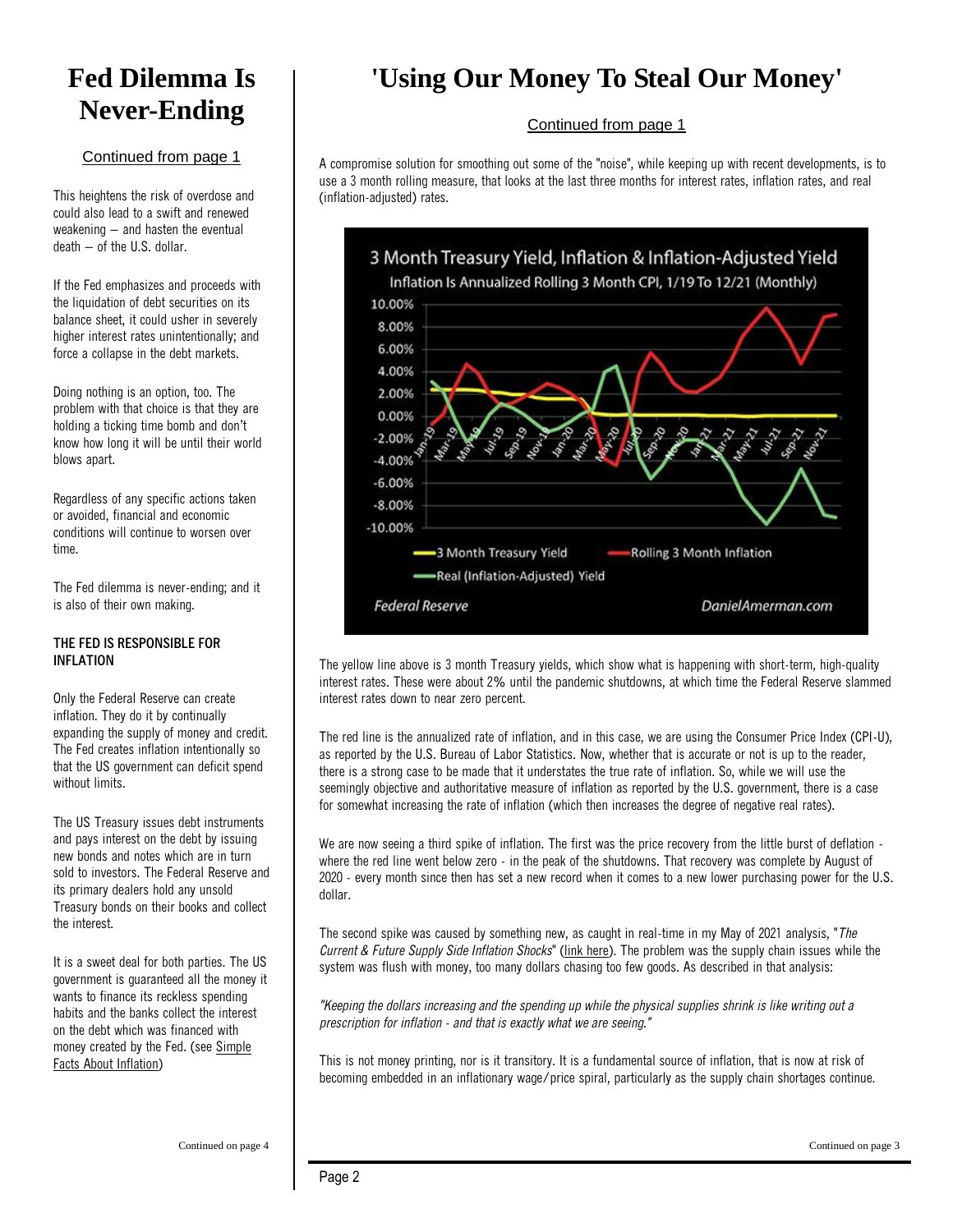### **'Using Our Money To Steal Our Money'**

#### Continued from page 2

If this inflation is to be stopped, then there needs to be an intense national focus from the top down on fixing the supply chain problems - but there instead seems to be near indifference when it comes to actually doing anything concrete about it, other than throwing out a few platitudes at press conferences.

The costs of goods are rising rapidly, as are the costs of wages in many industries, which creates another round of price increases. The value of money in the bank isn't moving due to near zero percent interest rates - so that means that the value of what our bank accounts will pay for is falling. Fast.

When we take the yellow line of what we are earning on our money in the bank, and we subtract the red line of inflation, then we get the green line of real rates - what we are actually earning. We've been losing money, in terms of purchasing power continuously since July of 2020. There was a burst of losing value that peaked at a 5.6% annualized loss in August of 2020.

The supply chain issues caused a second and much more powerful burst of inflation, as the prices of gas, autos, lumber, housing, and groceries all leaped upwards. This was expressed in the second spike in inflation peaking at an annualized rate of 9.64% by June of 2021. Because interest rates were being held down by the Fed to 0.04%, that means that our money was being held back, unable to keep up, and as seen by the green line spiking downwards, we as a nation were losing money at an annualized rate of about 9.60%.

Things backed off a bit, but not all the way back, as the 3 month rolling rate of inflation very briefly fell to a low of 4.70% in September of 2021 - still almost 3X the 1.6% average reported rate of inflation between 2009 and 2020 - before spiking right back upwards to 6.66% the following month.

In the fall and winter of 2021, there were recurring front page stories in the *Wall Street Journal,* of a type that had not been seen in decades. Costs for corporations were rising fast, in terms of both supplies and labor. Consumers were still flush with cash. And companies that had formerly been fearful of raising prices were now raising those prices. Indeed, some of the CEOs in a range of industries sounded almost gleeful about their ability to not only raise prices, but to raise prices several times in the same year, increasing profits and without losing sales.

This is something that we haven't seen since the late 1970s and early 1980s, as companies change their pricing behavior for inflation. This is on top of and adding to the ongoing supply chain issues as a source of inflation. This is critical information - the primary source of inflation, supply chain shortages in a system flush with money, is now leading to behavioral changes by corporations and workers, that are creating secondary sources of inflation, that can then become self-reinforcing wage/price spirals. If inflation were a cancer, this could be called metastasizing, as the inflation spread through the body of the economy in the fall and winter of 2021, so that curing the original source would not necessarily now rid the economy of the inflation.

The red line of inflation spiked upwards again, reaching a 9.13% level by December of 2021. Because maintaining near zero percent interest rates was still a matter of official Federal Reserve policy, short-term interest rates remained very low, with 3 month Treasury yields only averaging 0.06%. This means that the green line of real interest rates spiked back down to annualized losses in purchasing power of 9.07% (if we accept the government's inflation numbers as accurate).

As a matter of policy, we the nation are being forced to take about a close to 10% annualized loss on the real value of our money in the bank and in money market accounts.

#### **The Source Of The Money**

The Federal Reserve couldn't force pervasive and ongoing negative interest rates to this degree in the past because as a matter of design, it did not have the money to do so. For medium and long-term interest rates in particular, the market was supposed to be setting the rates, at levels that appropriately adjusted for inflation. In free markets, investors don't generally volunteer to invest at rates that lock in inflation-adjusted losses, and this meant that interest rates were usually higher than the rate of inflation.

**Crumbling Narratives?**

#### **By: [Bill Holter](https://www.gold-eagle.com/authors/bill-holter)**

At year end I was asked for predictions of what 2022 might see? My #1 prediction was that 2022 would see several narratives collapse. It did not take long to begin! Yesterday, Boris Johnson ended ALL Covid protocols in Britain and was followed by WHO backing off boosters for youngsters. While still trying to discern what prompted BJ to do a 180 (other than trying to retain power?), we will wait to see if others follow suit? We will also wait to see further actuary numbers of deaths from the insurance industry. Raw numbers will be hard to spin ...

Another area to keep close watch are financial markets. Bluntly, the stock market is also a "narrative". I have said before and will reiterate now, the ONLY thing holding the social fabric together are stock markets still close to all-time highs... but now seriously wobbling. If markets had not been juiced and goosed to ridiculous levels, I believe we would have already had extensive riots and violence. Only "401K" rosy statements have acted as salve on our wounded (mortally?) society.

It remains to be seen what happens from here, but it is safe to say, any Fed or central bank tightening will be met with equities severely puking. At close on Thursday we have had another downside equity reversal with option expiration coming tomorrow. Friday will be interesting to watch, a bad OpEx episode could bring Monday and next week into position to break the equity narrative's back?

As for metals, we saw over 100 tons of Dec. COMEX gold contracts stand for delivery, I believe an all- time monthly record. 2/3rds of the way through Jan., 18 tons are standing which is also a record for any full January. Actually, 18 tons was about normal for one of the 4 major delivery months just a few years back. It really does look like a stampede for delivery in the making!

Continued on page 4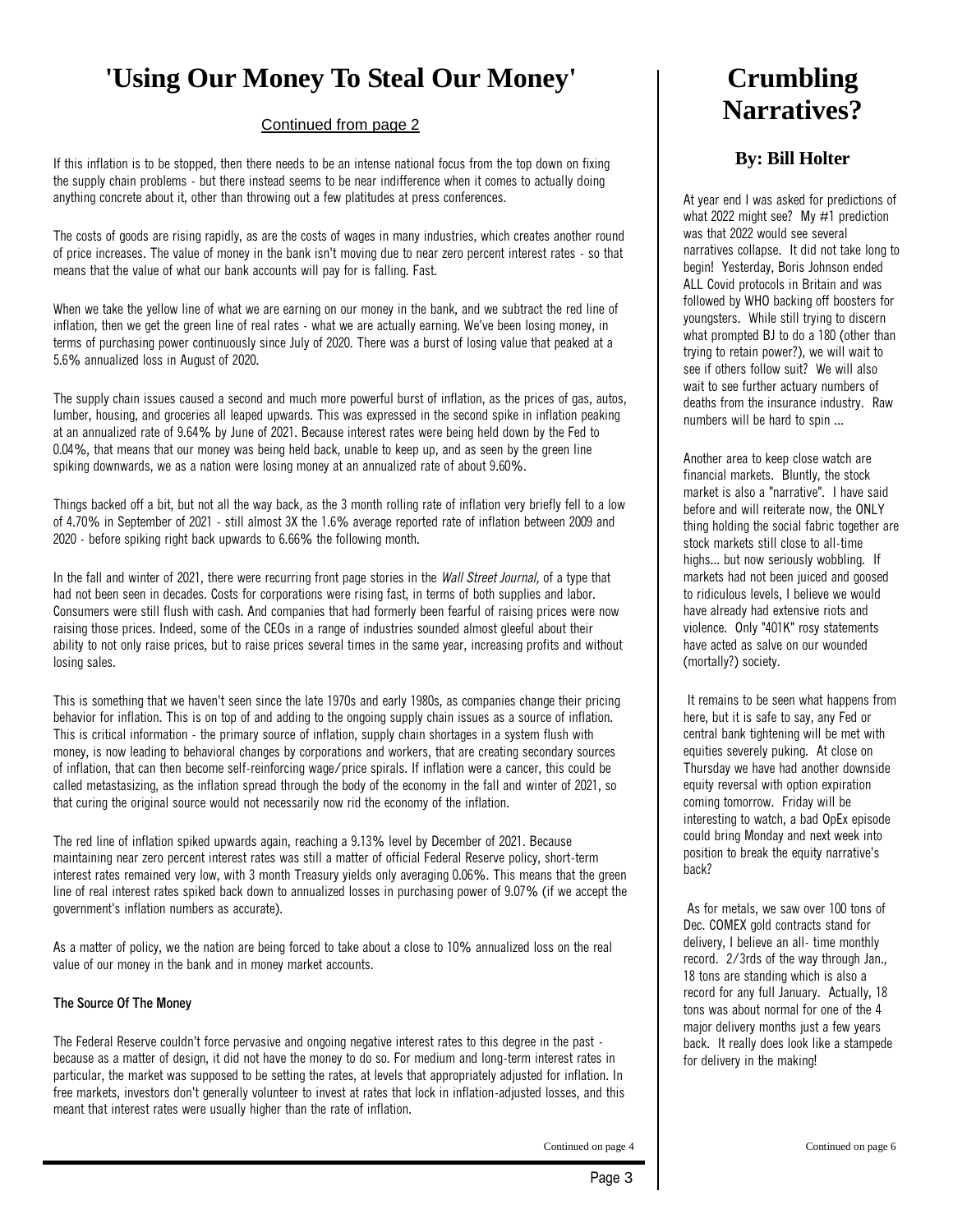### **Fed Dilemma Is Never-Ending**

#### Continued from page 2

#### **THE FED AND DRUG ADDICTION**

As with a drug addict, each succeeding monetary fix has less and less impact. The fixes at best allow the patient (i.e. the economy) to sustain life temporarily.

And with each passing day, the possibility of slipping into a coma (recession, depression, etc) increases.

In addition, the effects of inflation are volatile and unpredictable. The occurrence of catastrophic events become more frequent. Also, the extent and duration of negative events are worsening.

The more severe the addiction, the worse is the experience of withdrawal. As far as finances and the economy are concerned, things will necessarily get worse before they get better. (see [The Fed And Drug](https://www.kelseywilliamsgold.com/federal-reserve-drug-addiction/)  [Addiction\)](https://www.kelseywilliamsgold.com/federal-reserve-drug-addiction/)

#### **THE WORST IS YET TO COME**

The worst possibilities come after something big happens. The Federal Reserve and the U.S. government will work together to stave off any possibility of loss of control. Which means everyone – investors, traders, citizens, communities – will be subject to a host of new economic and monetary regulations, restrictions, executive orders, etc.

It will be like nothing we have seen in the past and will surpass the limits of anything we can currently comprehend.

Article by: Kelsey Williams January 24, 2022 www.kelseywilliamsgold.com

### **'Using Our Money To Steal Our Money'**

Continued from page 3



A radical change occurred in 2008 - all of a sudden, the Fed did have the money. The Federal Reserve almost doubled in size in a few months. And the Federal Reserve is now getting close to ten times the size of what it was before its primary source of funding changed.

There are a lot of myths and misunderstandings out there about the source of the money for the Federal Reserve's trillions of dollars in new spending since 2008. Many people believe it is all money printing - and there is indeed some money printing going on - but the primary new source of money has been much larger, particularly when the Fed needs a lot of new money in a short period of time, as has been the case since 2019.

As introduced in Chapter One of "*The Stealthy Raid On Our Bank Accounts*" [\(link here\)](http://danielamerman.com/va/HollowOutOne.html), the primary source of the new trillions to spend was Congress opening up a new back door access to the spending power of our bank accounts. As explained in the book, when we follow the actual dollars, over \$4 trillion of the new financing for the Fed has come from a new ten step process, where the first step is our depositing our money at our bank, and the tenth step is the U.S. government spending that money - after having used the spending power of our savings to fund the national debt.

As explored in Chapter Four, it was our money that Wall Street and the major European banks used to rescue themselves in 2008. When we follow the dollars at the height of the pandemic shutdowns in Chapter Six, then we can see that the miracle funding for the stimulus checks in early 2020 had actually been sitting in our bank accounts just weeks before. The government was taking our own money to fund the checks to us (in a redistributed form).

When we look at the current pervasive steeply negative interest rates - then as explored in Chapter Seven, the current interest rate environment is based upon the Fed using the massive monetary power contained in our bank accounts, to take effective control of short, medium, and long term interest rates, moving them to where it would like them to be.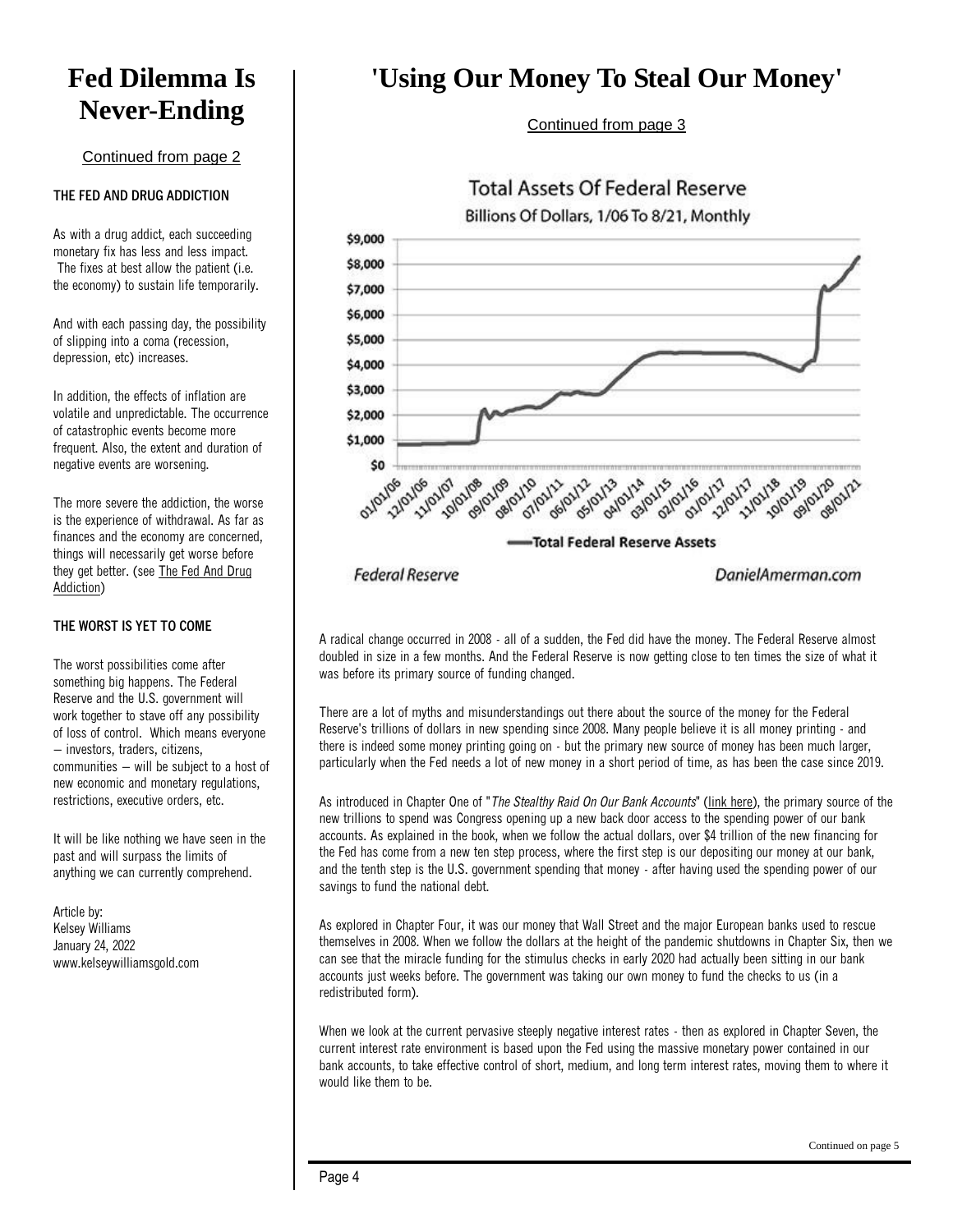### **'Using Our Money To Steal Our Money'**

Continued from page 4

#### **Artificial & Deepening Losses**

The key difference for savers between the current high inflation and the high inflation of forty years ago is the level of interest rates. As one example, average annual interest rates on 10 year Treasury obligations were over 10% for six straight years, from 1980 through 1985. There was a radically different relationship between inflation and interest rates - that worked much better for protecting the purchasing power of savings from inflation - than the current artificial environment.



This warping of the relationship between interest rates and inflation can also be seen in the graph above. In a more natural market environment in 1981, savers were able to earn 14.03% average interest rates on 3 month Treasuries, so they were being compensated for inflation, and came out on average 3.65% even after subtracting the costs of a 10.38% rate of inflation.

We now have sustained 7.5% inflation again, the highest since 1981, but the difference is the Federal Reserve is only allowing us to earn an average interest rate of 0.04% (and banks aren't even necessarily paying that). Almost all of the new inflation is coming straight out of our real net worths - and this is not a natural relationship.

Regular readers might remember a very similar graph from early last fall - and the similarity is the problem. At the time, averaging the rolling three month rates of inflation from March through August produced about a 7.5% negative return. Now that we have added the inflation numbers for September through December, the bottom line has hardly changed, savers are losing the value of their savings at about a 7.5% annual rate.

The rates of inflation are not just the highest in forty years, but they are the most persistent, as explored in the analysis [linked here.](http://danielamerman.com/va/ccc/I5PersistInflate.html)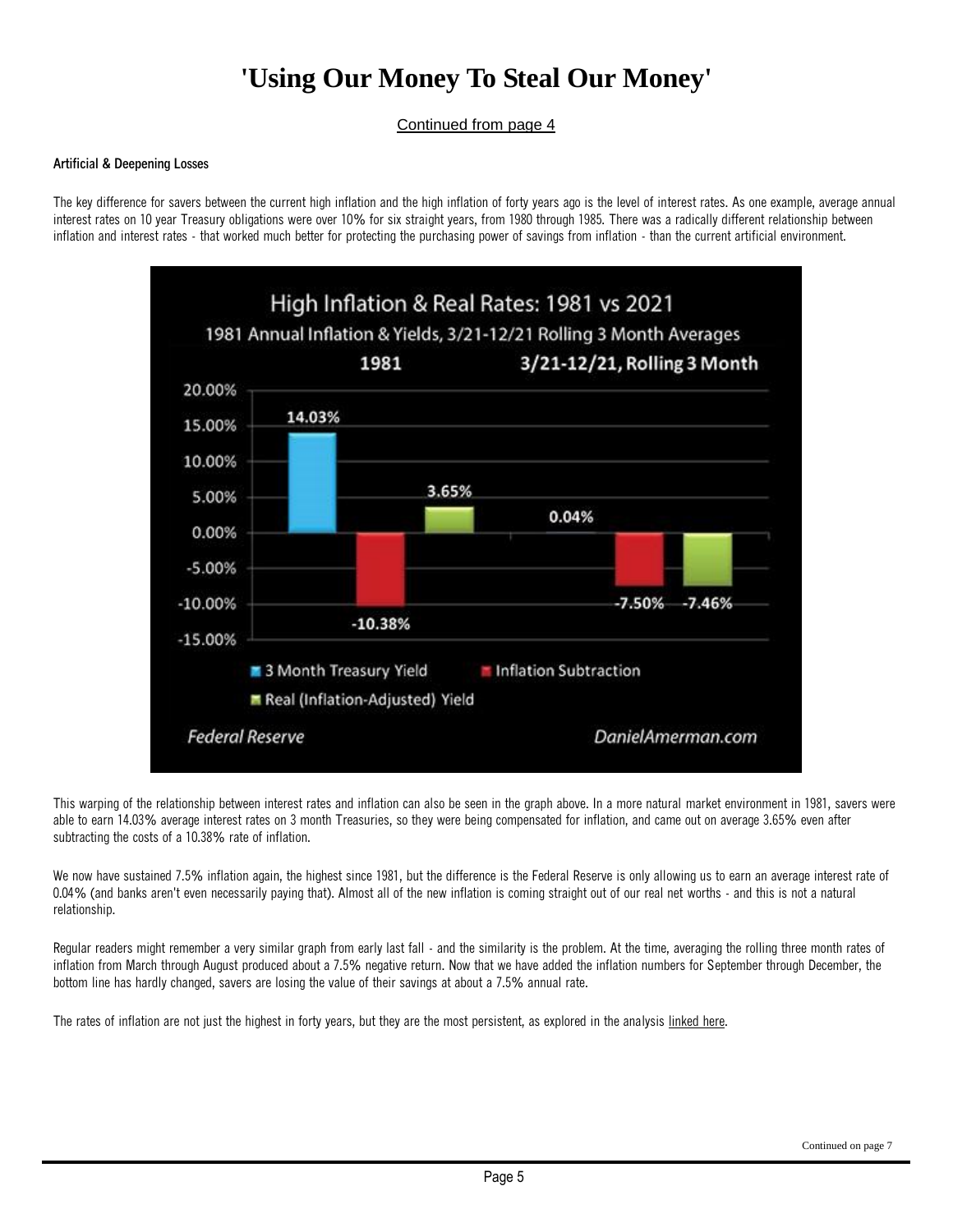### **An Extraordinary Rise In U.S. Debt In Just The Last Two Weeks**

#### **Robert Lambourne**

The debt of the U.S. federal government is a factor that should affect the price of gold since the U.S. dollar is the world reserve currency. Recent developments in the level of the federal government debt are perplexing and it appears that debt levels are increasing rapidly, but presumably, some of this is due to efforts to suppress reported debt levels below the official debt limit prior to its increase on December 16, 2021.

On that day the debt limit was increased from \$28,881 billion to \$31,381 billion, an increase of \$2,500 billion.

The table below highlights the substantial increase in the debt level reported in recent days:

\* \* \*

| Date | Debt level<br><b>\$Billions</b> |                |                  |
|------|---------------------------------|----------------|------------------|
|      | 30-Dec  29,468                  | 23-Dec  29,338 | 17-Dec  29,193   |
|      | 29-Dec  29,447                  | 22-Dec  29,344 | 16-Dec  29,180   |
|      | 28-Dec  29,444                  | 21-Dec  29,299 | 15-Dec  28,881   |
|      | 27-Dec  29,366                  | 20-Dec  29,201 | 31-Dec20  27,721 |

24-Dec ... 29,340

As can be seen, since the increase in debt limit after the close of business on December 15 the federal debt has increased by a reported amount of \$587 billion, or \$293 billion per week over the two-week period. This compares to the period of 50 weeks from December 31, 2020, which saw debt increase by \$1,160 billion, or \$23 billion per week.

So in just the last two weeks debt has increased by nearly half the increase seen in all of 2021 up to December 15.

No doubt a substantial proportion of this increase was due to efforts to suppress the reported debt level to keep within the limit of \$28,881 billion in place as of December 15. But still the recent increase in the debt level appears to be accelerating markedly.

Perhaps the amount of debt suppressed and hence excluded from the reported debt at December 15 was around \$300 billion, which is the actual increase in debt reported on December 16. If this is the case, then the average weekly increase in debt in the first 50 weeks of 2021 becomes \$29 billion and the average increase in the two weeks after December 16 becomes \$143 billion.

So perhaps the suppression as of December 15 was even bigger, but no explanation is provided with the figures.

It would make sense for the U.S. Treasury Department to explain better the underlying trends in debt increase, and it seems surprising that more focus on requesting and examining this hasn't come from the financial press. But it is hard to imagine that this apparently relaxed attitude toward explaining the huge recent increases in federal government debt should not be positive for the gold price.

Article by: Robert Lambourne January 3, 2022

### **Crumbling Narratives?**

#### Continued from page 3

Silver is even more interesting, and I should say "fraudulent". Over the last 8 months alone, COMEX claims to have shipped contracts representing over 800 million ounces to London for delivery.

The problem is "size". The entire world only produces slightly less than 800 million silver ounces, are we to believe there were really 800 million ounces laying around London to be delivered? Especially after 2 full years of ridiculously outsized delivery claims? Below are the EFP amounts over the last 8 months courtesy of Harvey Organ.

LAST 8 MONTHS TOTAL EFP CONTRACTS ISSUED IN MILLIONS OF OZs:

MAY 137.83 MILLION

JUNE 149.91 MILLION OZ

JULY 129.445 MILLION OZ

AUGUST: MILLION OZ 140.120

SEPT. 28.230 MILLION OZ//

OCT: 94.595 MILLION OZ

NOV: 131.925 MILLION OZ

DEC: 100.615 MILLION OZ

And speaking of this magic number of 800 million ounces, this is also the amount that Ted Butler claims that Bank of America is now short. I really cannot wrap my head around the reasoning for any bank to be short ANY amount of silver.

Especially since we heard from CFTC head Rostin Behnam back last February that "they" had to "tamp" down silver, otherwise there would have been big problems.

Yes, they kicked the can down the road about one year, is that can now filled with close to 1 billion short ounces of silver and too heavy to kick any further?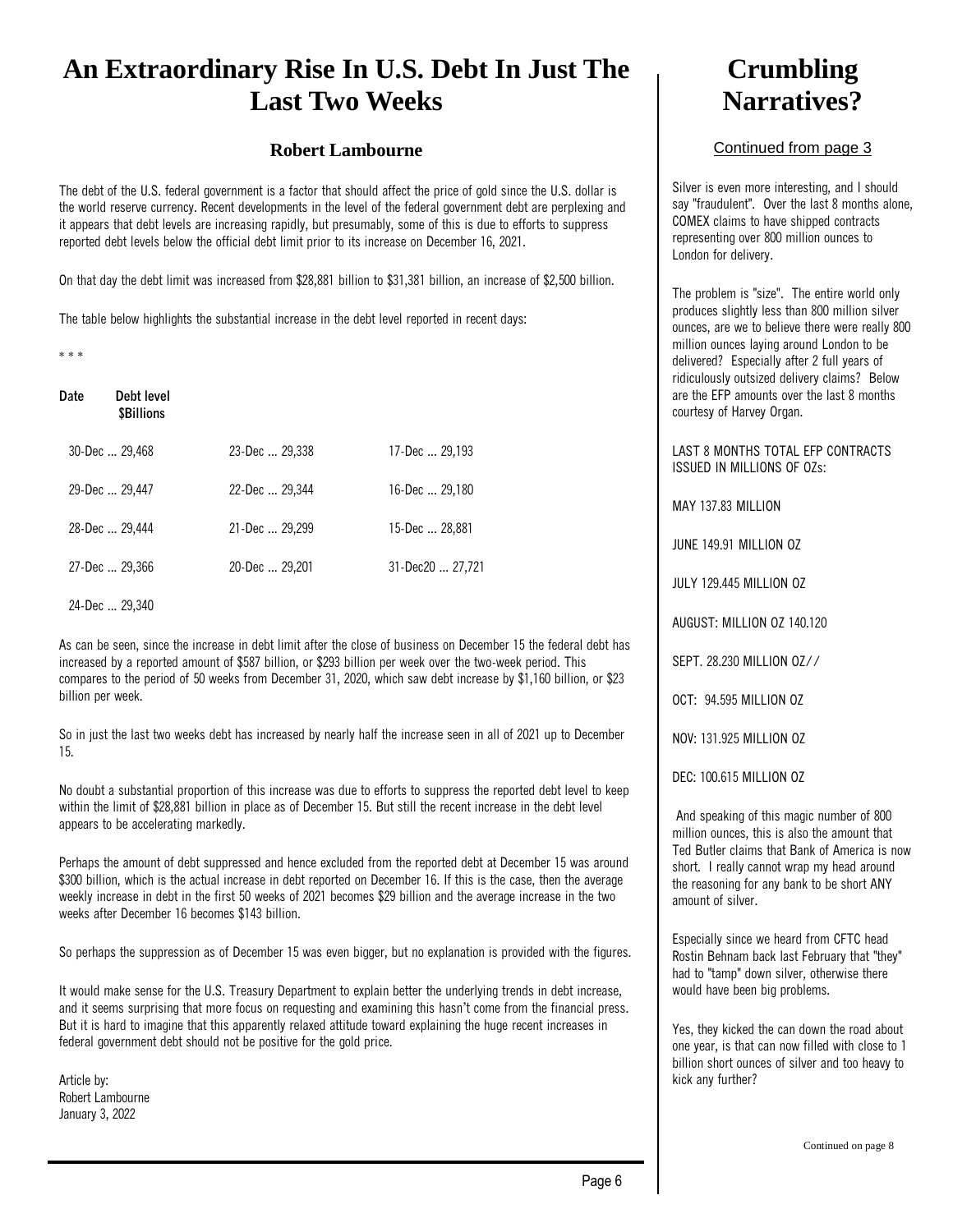### **'Using Our Money To Steal Our Money'**

Continued from page 5

**Persistent Financial Abuse**



The graph of real interest rates above could be called a graph of how the Federal Reserve has been using its new back door access to our bank accounts for the benefit of the government, Wall Street, and major corporations - and to the major detriment of the citizens of our nation.

The blue bar is what is natural, the relationship between interest rates and inflation before the Federal Reserve expanded its powers. What was natural between 1959 and 2007 was for savers to come out 1.33% ahead of inflation, so that they were being appropriately compensated for inflation, and could still build real net worth even after accounting for inflation.

The red bar shows what the Fed did with its new powers between 2008 and 2020. Lowering interest rates below the rate of inflation is beneficial for a heavily indebted U.S. government as well as the numerous financial firms and major corporations that benefit from historically low-cost sources of funding. The price was born by the rest of the nation, as the natural relationship between interest rates and inflation was flipped, so that the nation now on average lost 1.14% of the value of its savings each year, instead of slowly building real wealth.

The government changed the law to allow the Federal Reserve access to the spending power of our bank accounts. The Fed used that awesome new financial power to strip us of the natural returns we should be earning on our money, and to effectively redistribute that wealth to the government, Wall Street, and the major corporations. They were effectively making sure we would never be paid back our money in full, not in inflation-adjusted terms.

There is another word for taking money from someone and making sure that they won't be paid back in full - theft. Yes, the government sets up the laws so that taking from citizens is perfectly legal. But, this was a new and stealthy form of theft, that created great new wealth for insiders, even as the average person grew a little poorer each year. This was a matter of deliberate design that overrode free markets to create an artificial flow of wealth from the many to the few, with the funding for the overriding of the markets coming from our own savings.